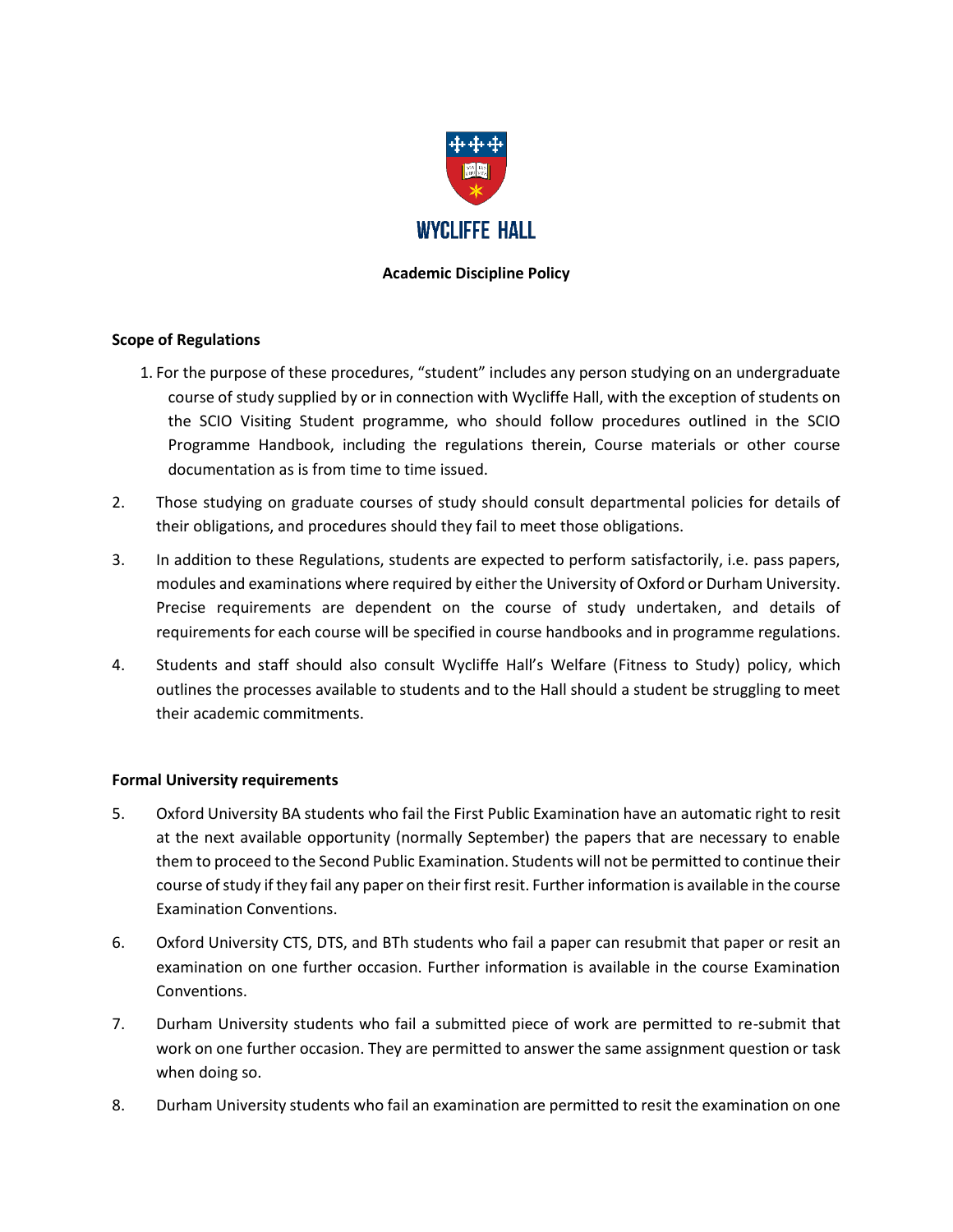further occasion. A new exam paper, with different questions, will be set for this resit.

- 9. In all Durham University cases, marks for re-submitted work or resat examinations will be capped at the pass mark. All resubmitted work or resat examinations will be moderated, in accordance with Durham University policy. The work must be resubmitted or resat, and passed, before a student can progress to the next level of study.
- 10. It should be noted that in addition to this policy, Common Award students should also refer to Durham University's *[Academic Progress procedure.](https://www.dur.ac.uk/learningandteaching.handbook/2/6/3/)*

## **Academic Obligations of Students**

Undergraduates have the following academic obligations:

- 11. To fulfil all academic engagements (including registration, examinations, tests, tutorials, seminars, practical classes, professional placements, including those which may be held during vacations, meetings, interviews and lectures where applicable) to a standard satisfactory to the Subject Tutor(s), Course Director and ultimately, the Academic Dean.
- 12. To submit all work required by the tutor(s) to a standard appropriate to the stage which they have reached in their course; and pay attention to Subject Tutors' feedback on their work; to adhere to proper scholarly standards, for example by using academic conventions to give appropriate credit for quoted material and acknowledgment for any respect in which the work is not the student's own or for any assistance received.
- 13. To submit all work on time, except where a tutor has explicitly given permission for it to be handed in late.
- 14. To achieve an acceptable standard in all written Collections where relevant as defined by the Subject Tutor(s) and communicated to the student prior to the Collection. This will normally be 55% unless specified otherwise. Collections are sat by the following groups of students:
	- a. Oxford BA and PGDip Theology students: each term, for papers where tutorials were concluded in the previous term;
	- b. Oxford BA ordinands: at the end of the S1 year, in the language they studied during that year;
	- c. DTS and BTh students: at the start of Trinity Term for any papers where they are sitting University timed exams that term.

## **Initial Procedures Including First Formal Warning**

15. In the case of alleged breaches of obligations: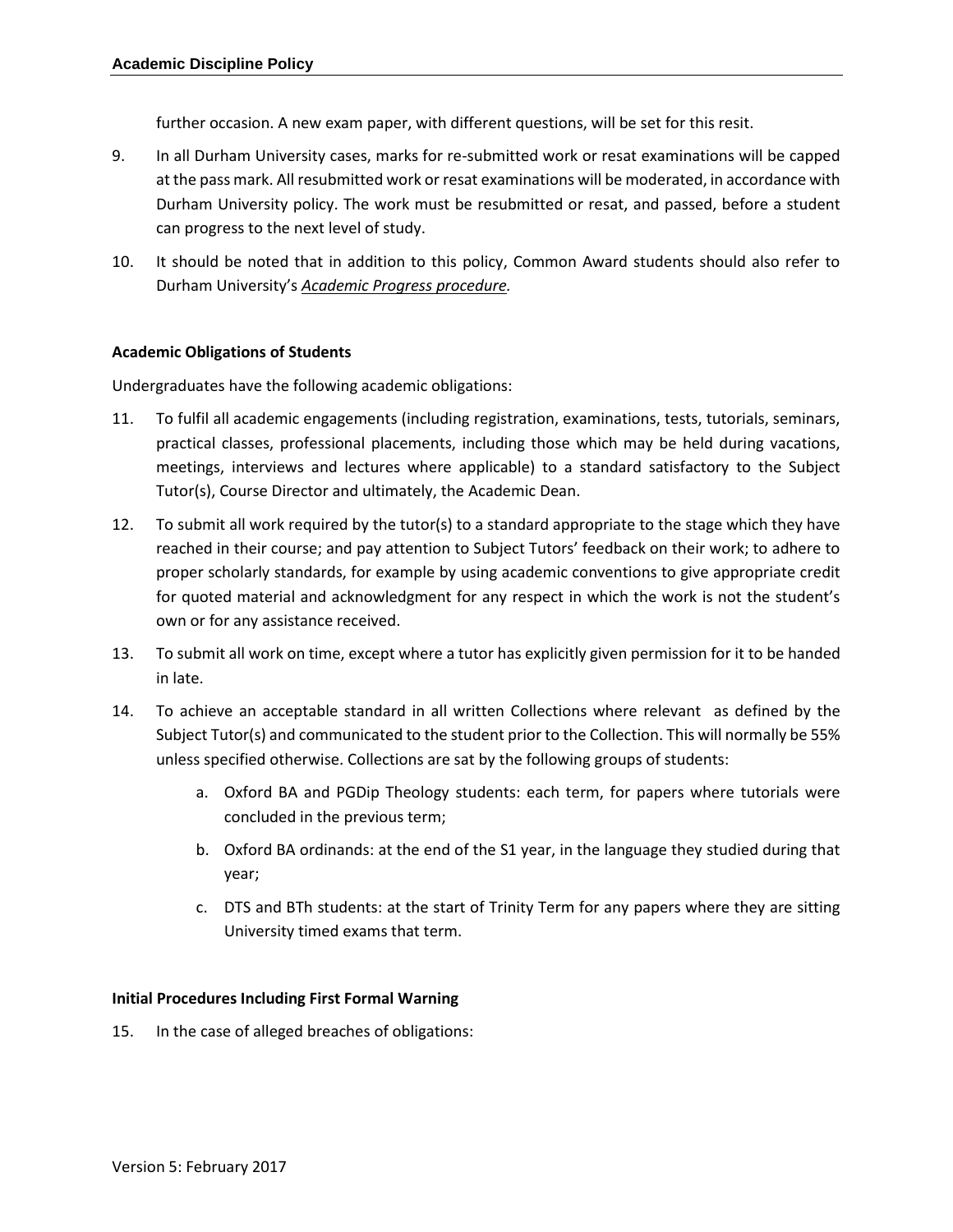- a) It is expected that Subject Tutors and students will initially attempt to resolve any perceived deficiencies informally, within the normal student-Tutor relationship. The intention is to help students to reach their potential without resort to the formal procedures laid down below.
- b) If the perceived deficiencies persist, then the Subject Tutor will give the student a written warning (the first formal warning), with a copy sent to the Academic Dean, but also will continue, where appropriate, to attempt to resolve the matter informally.
- c) If the matter is not thereby resolved, the Subject Tutor may proceed to make a formal complaint to the Academic Dean under the provisions below.
- 16. In the case of an alleged breach of obligations with regard to collections, the first formal warning consists of a written communication from the Subject Tutor to the student of the relevant Collection result, together with a clear written statement, copied to the Academic Dean, that the result is unsatisfactory.
- 17. A formal complaint to the Academic Dean may be made as a result of a combination of alleged breaches of obligations, but only if all the relevant first formal warnings have been given.
- 18. If the matter has not already been resolved informally, first formal warnings will lapse 16 term-time weeks after they have been issued if the matter has not been the subject of a formal complaint to the Academic Dean in that time. The Subject Tutor may renew the first formal warning if they feel the circumstances require it.

## **Second Stage of Formal Procedures Including Second Formal Warning**

- 19. Where a Subject Tutor is of the view that a student is in breach of his or her academic obligations, after following the procedures above, that Tutor may make a formal complaint to the Academic Dean. That complaint shall contain, in sufficient detail, written statements of:
	- a) the nature of the student's failure to meet his or her academic obligations;
	- b) a record of when the matter was brought to the attention of the student (including copies of the first formal warning and/or the written notification of the unsatisfactory Collection result) and the student's response;
	- c) if appropriate, any other factors which the Subject Tutor believes should be taken into consideration.
- 20. The Academic Dean will then consider the matter, and will conduct a special interview with the student, minuted by the Senior Tutor or designated deputy. In advance of the interview, the student will be given a copy of the complaint. The interview is not an adversarial proceeding and the student has no right to legal representation, but the Academic Dean, in his or her discretion, the exercise of which shall not be withheld without reasonable cause, may allow the student to be assisted by any person. At the interview, the student will be given an opportunity for a full discussion so that they may put their case and make the college aware of any mitigating or complicating circumstances.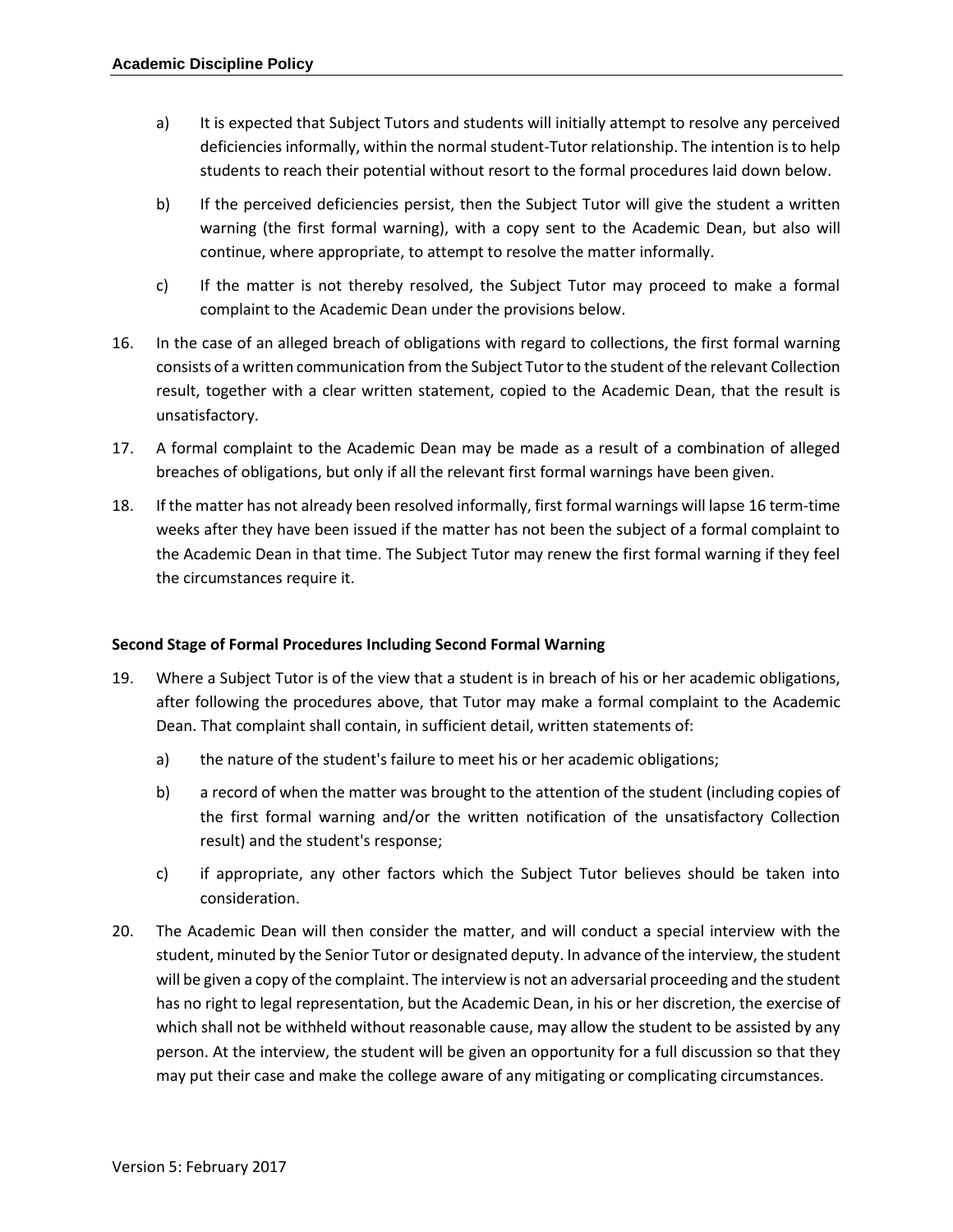- 21. Following the interview, the Academic Dean may decide to proceed in one or more of the following three ways:
	- a) no further formal action is required; or
	- b) where relevant to the student's programme of study, the student must sit a Special Collection or Collections, with a minimum of two weeks' notice, and achieve a specified level of achievement, which may be set in consultation with the Subject Tutors and will be communicated to the student at the time of notification of the Collection. A University public examination (or any individual paper or papers in the examination) for which the student is entered may take the place of a Special Collection in any requirements made, provided it takes place at least two weeks after the decision of the Academic Dean has been communicated to the student; or
	- c) the student is to be placed on informal special report for a period of no more than the remainder of the current term and the whole of the next term, with specific requirements.
- 22. The Senior Tutor will convey the decision in writing to the student without unreasonable delay, sending a copy to the Subject Tutor. Any requirements will represent a second formal warning.

#### **Third Formal Stage: The Academic Disciplinary Panel**

- 23. If the student does not fulfil satisfactorily the requirements of informal special report, then the Academic Dean may form an Academic Disciplinary Panel to hear a formal complaint regarding the student's continued lack of academic progress. The panel will comprise of at least three members, including the Academic Dean and the Course Director and minutes will be recorded by the Senior Tutor or nominated deputy. The Academic Dean will make the formal written complaint and should state clearly the grounds for complaint, including the full original complaint as made by the Subject Tutor. A copy of the complaint and all supporting documentation must be sent to the student, who must be informed that he or she is now the subject of the third stage of formal academic disciplinary procedures, which may result in their course of study being terminated if further requirements are not met.
- 24. The Academic Disciplinary Panel in a Formal Disciplinary Hearing will hear the complaint as soon as is practicable, normally within one to three weeks of the Academic Dean's formal complaint. The student will have the opportunity to bring forward material considerations and mitigating circumstances. The student is allowed to take advice in advance of the hearing and should be adequately represented at the hearing, being given the chance either to make a written submission, or, if he or she prefers, to appear in person before the Panel. In the latter case, the student should be offered the opportunity to be accompanied by a person of his or her choice.
- 25. The Academic Disciplinary Panel's duty is to establish all relevant facts and to decide to proceed in one or more of the following ways:
	- a) to rule that the complaint is now resolved and that no further action is required;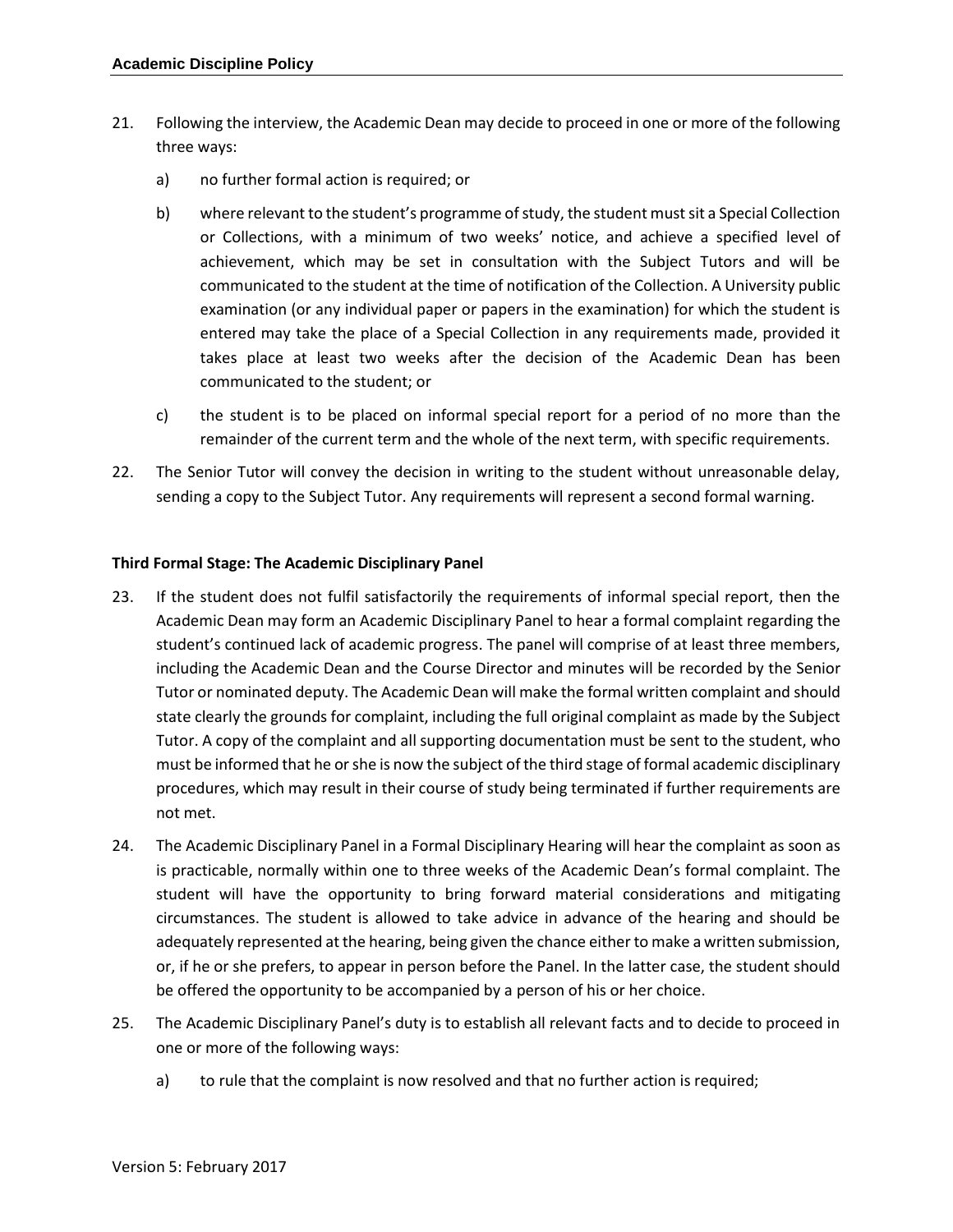- b) where relevant to the student's course of study, to rule that the student must sit a Final Collection or Collections and must achieve at least an Honours standard in each paper sat. A University Public Examination, or part of that Examination, may count for this purpose if it takes place at least two weeks after the Panel's decision is communicated to the student;
- c) to place the student on formal probation for a period of not less than four weeks and up to two terms, with specific requirements related to performance in examinations, modules and papers.
- 26. In reaching its conclusion, the Panel may invite the Subject Tutor(s) to attend and make representations or give evidence relevant to the complaint. Exceptionally, it may invite other Wycliffe Hall representatives, staff or other students, to attend the hearing, answer questions, and provide information relevant to the complaint. All such further information that may be received will be made available to the student who is the subject of the complaint as soon as possible, and the student will be entitled to call material evidence or make representations based on this additional evidence.
- 27. In communicating the Academic Disciplinary Panel's decision to the student, it must be made clear that a failure to achieve the specified requirements will result in the student's course of study being terminated.

## **Monitoring of Conditions Required by the Academic Disciplinary Panel**

- 28. If the student is required to pass Final Collections to Honours Standard in each paper individually and does not do so, then he or she will be subject to a Principal's hearing as specified below.
- 29. If the student has been placed on probation, the panel will nominate a member of the academic staff to monitor the student's progress each week, and warn the student of any possible infringements. The Senior Tutor will also formally review the fulfilment of probationary requirements at intervals to be agreed by the Academic Disciplinary Panel and communicated to the student at the start of the probation period. If these requirements have not been fulfilled then the student will be subject to a Principal's Hearing as specified below.

#### **Final Stage: Hearing Before the Principal**

- 30. In accordance with the Statutes, the final power to terminate the course of study of a student of Wycliffe Hall rests with the Principal. (In the Principal's absence, his or her powers devolve, under the Statutes, to the Vice-Principal, who may therefore carry out the procedures of this section if the Principal is unavailable to do so.)
- 31. If a student fails to satisfy the conditions required by an Academic Disciplinary Panel, the Academic Dean will bring the case to a Principal's hearing, which must be held reasonably promptly, normally within the next 14 days.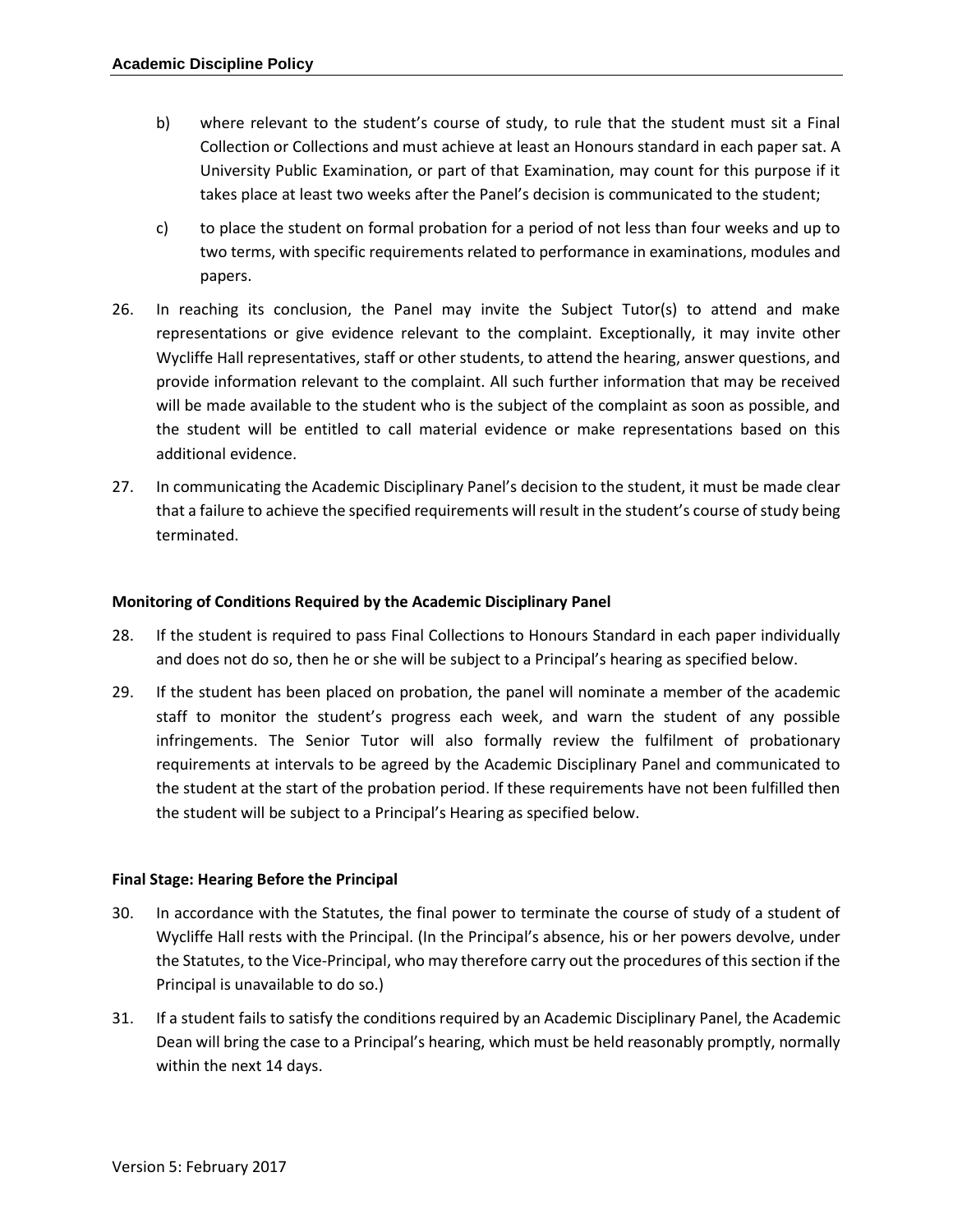- 32. The Academic Dean will provide the Principal with the complaint and supporting evidence, and records of the previous stages of the disciplinary process, and a clear statement of the respect(s) in which the student has failed to fulfil the requirements laid down by the Academic Disciplinary Panel. The student will be given a full copy of all documents submitted to the Principal. The Principal will then invite the student to attend a formal hearing, giving at least one week's notice. The student may provide, in advance of the hearing, any written statement of their own, or any other document (such as medical evidence) which they wish the Principal to consider. In response to the statements of the Senior Tutor and the student, the Principal may make written enquiries of any person, and copies of those enquiries and their responses will be immediately provided to the student.
- 33. At the hearing, the Academic Dean will present the case. The student will have the opportunity to bring forward new material considerations and mitigating circumstances. The student is allowed to take advice in advance of the hearing and to be represented at the hearing, or, if he or she prefers, to appear in person before the Principal. In the latter case, the student may be accompanied by a person of his or her choice. The Principal, at his or her absolute discretion, may summon other persons to be present and may adjourn the hearing to be continued at a specified later date.
- 34. Following the hearing, the Principal will decide either that:
	- a) the complaint has now been resolved; or
	- b) that the student's course of study is terminated, so that the student is dismissed permanently from Wycliffe Hall; or
	- c) that the student's course of study is suspended, so that the student is under temporary suspension from Wycliffe Hall, subject to specified conditions for readmission.
- 35. In exceptional cases, the Principal may also proceed as follows:
	- a) In the case of a student who has been placed on probation, the Principal may rule that the complaint has not been resolved but that the student should remain on probation and that the hearing with the Principal will be reconvened if there is any violation of the conditions set.
	- b) In the cases of a student who has failed Final Collections, he may rule that the student should re-sit all or part of those Collections (at a time of the Principal's determination). Following this, the hearing with the Principal will be reconvened.

# **Right of Appeal to The Conference of Colleges Appeals Tribunal (for students on Oxford University courses only)**

- 36. If the student wishes to appeal against the decision of the Hall, he or she may do so by referring the case to the Conference of Colleges Appeals Tribunal. The Conference of Colleges Appeals Tribunal considers appeals on disciplinary decisions imposing a substantial penalty.
- 37. The Conference of Colleges defines substantial penalty as including the penalties of expulsion, rustication or suspension, substantial fines and other penalties of similar severity. Substantial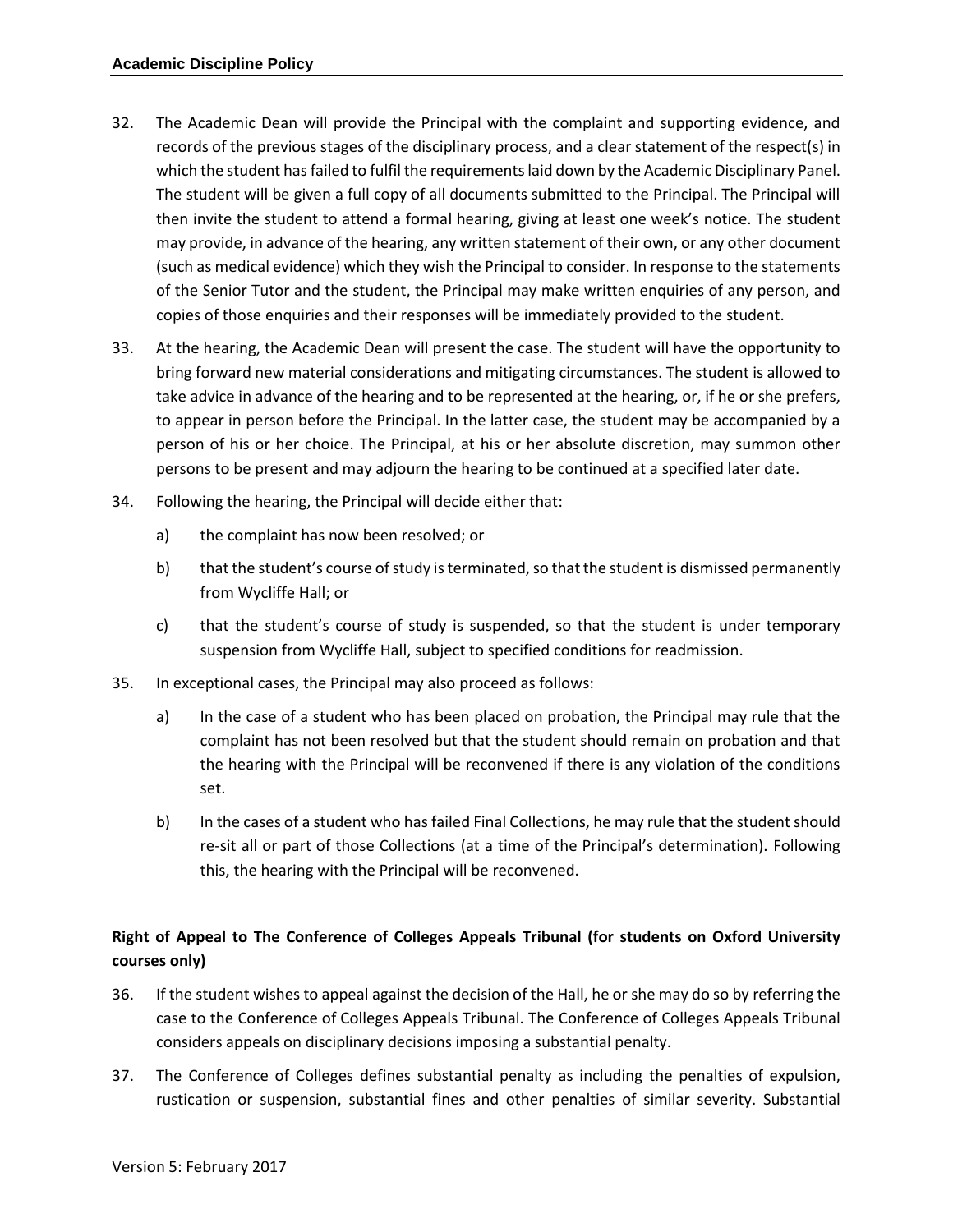penalty does not include measures such as the imposition of probation or specially assessed collections.

- 38. Any student who wishes to bring before the Tribunal an appeal should file a written application with the Secretariat of the Conference of Colleges within 5 days of the date of the decision appealed against. The Chair of the Conference of Colleges shall have power to extend such time if he or she considers that there is good and sufficient reason for so doing. The application should include:
	- a) a copy of the decision being challenged,
	- b) a brief statement of the facts,
	- c) a statement of the arguments on which the application is based,
	- d) the appellant's request for a remedy,
	- e) where applicable an application for a stay of the effects of the decision,
	- f) being challenged or for any other preliminary relief of an urgent nature,
	- g) the appellant's address, telephone number and, where applicable,
	- h) the electronic mail address at which he or she can be reached for the purpose of the proceedings.
- 39. Further information of the Conference of Colleges Appeals Tribunal's terms of reference is available on the Conference of Colleges website at: [https://weblearn.ox.ac.uk/access/content/group/test1](https://weblearn.ox.ac.uk/access/content/group/test1-conf-coll/Public%20Documents/Appeal%20Tribunal/) [conf-coll/Public%20Documents/Appeal%20Tribunal/](https://weblearn.ox.ac.uk/access/content/group/test1-conf-coll/Public%20Documents/Appeal%20Tribunal/)

## **Right of Appeal to Office of the Independent Adjudicator (for students on Common Award programmes)**

40. If the student wishes to appeal against the decision of the Hall, he or she may do so by referring the case to the Office of the Independent Adjudicator within 3 months of the Hall's final decision and issue of a Completion of Procedures Letter. Further details concerning the operation of the Independent Scheme for the review of student complaints provided by the OIA may be found on the OIA website at[: www.oiahe.org.uk.](http://www.oiahe.org.uk/)

## **Right of Appeal to Office of the Independent Adjudicator (for students on Oxford University courses)**

41. If the student wishes to appeal against the decision of the Conference of Colleges Appeals Tribunal, he or she may do so by referring the case to the Office of the Independent Adjudicator within 3 months of the Tribunal's final decision and issue of a Completion of Procedures letter. Further details concerning the operation of the Independent Scheme for the review of student complaints provided by the OIA may be found on the OIA website at: [www.oiahe.org.uk.](http://www.oiahe.org.uk/)